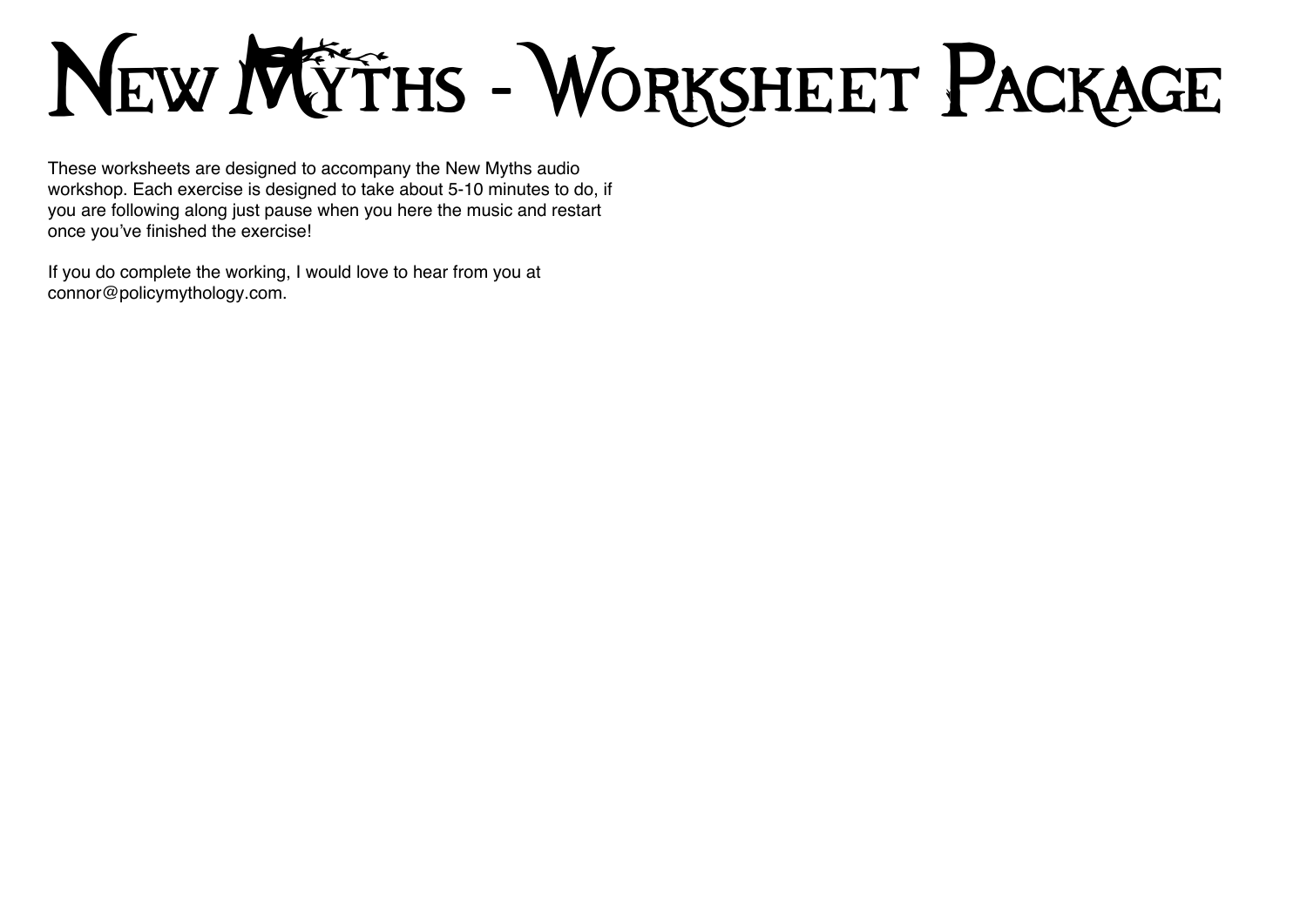# New MYTHS - SESSION 0 (WARM-UP)

When we write we activate different parts of our mind. It is a unique process, one that allows us to explore meaning in depth by making us choose carefully the words we put onto the page. We're going to get to that, but first we need to warm up.

So here I'm just going to ask you to write, something about your topic. Whatever it is, don't stop writing. Get your brain, hand and untensil literally on the same page, and see what comes out. Don't worry, we won't be explicitly using this session's outputs for anything.

**\_\_\_\_\_\_\_\_\_\_\_\_\_\_\_\_\_\_\_\_\_\_\_\_\_\_\_\_\_\_\_\_\_\_\_\_\_\_\_\_\_\_\_\_\_\_\_\_\_\_\_\_\_\_\_**

**\_\_\_\_\_\_\_\_\_\_\_\_\_\_\_\_\_\_\_\_\_\_\_\_\_\_\_\_\_\_\_\_\_\_\_\_\_\_\_\_\_\_\_\_\_\_\_\_\_\_\_\_\_\_\_**

**\_\_\_\_\_\_\_\_\_\_\_\_\_\_\_\_\_\_\_\_\_\_\_\_\_\_\_\_\_\_\_\_\_\_\_\_\_\_\_\_\_\_\_\_\_\_\_\_\_\_\_\_\_\_\_**

**\_\_\_\_\_\_\_\_\_\_\_\_\_\_\_\_\_\_\_\_\_\_\_\_\_\_\_\_\_\_\_\_\_\_\_\_\_\_\_\_\_\_\_\_\_\_\_\_\_\_\_\_\_\_\_**

**\_\_\_\_\_\_\_\_\_\_\_\_\_\_\_\_\_\_\_\_\_\_\_\_\_\_\_\_\_\_\_\_\_\_\_\_\_\_\_\_\_\_\_\_\_\_\_\_\_\_\_\_\_\_\_**

**\_\_\_\_\_\_\_\_\_\_\_\_\_\_\_\_\_\_\_\_\_\_\_\_\_\_\_\_\_\_\_\_\_\_\_\_\_\_\_\_\_\_\_\_\_\_\_\_\_\_\_\_\_\_\_**

**\_\_\_\_\_\_\_\_\_\_\_\_\_\_\_\_\_\_\_\_\_\_\_\_\_\_\_\_\_\_\_\_\_\_\_\_\_\_\_\_\_\_\_\_\_\_\_\_\_\_\_\_\_\_\_**

**\_\_\_\_\_\_\_\_\_\_\_\_\_\_\_\_\_\_\_\_\_\_\_\_\_\_\_\_\_\_\_\_\_\_\_\_\_\_\_\_\_\_\_\_\_\_\_\_\_\_\_\_\_\_\_**

**\_\_\_\_\_\_\_\_\_\_\_\_\_\_\_\_\_\_\_\_\_\_\_\_\_\_\_\_\_\_\_\_\_\_\_\_\_\_\_\_\_\_\_\_\_\_\_\_\_\_\_\_\_\_\_**

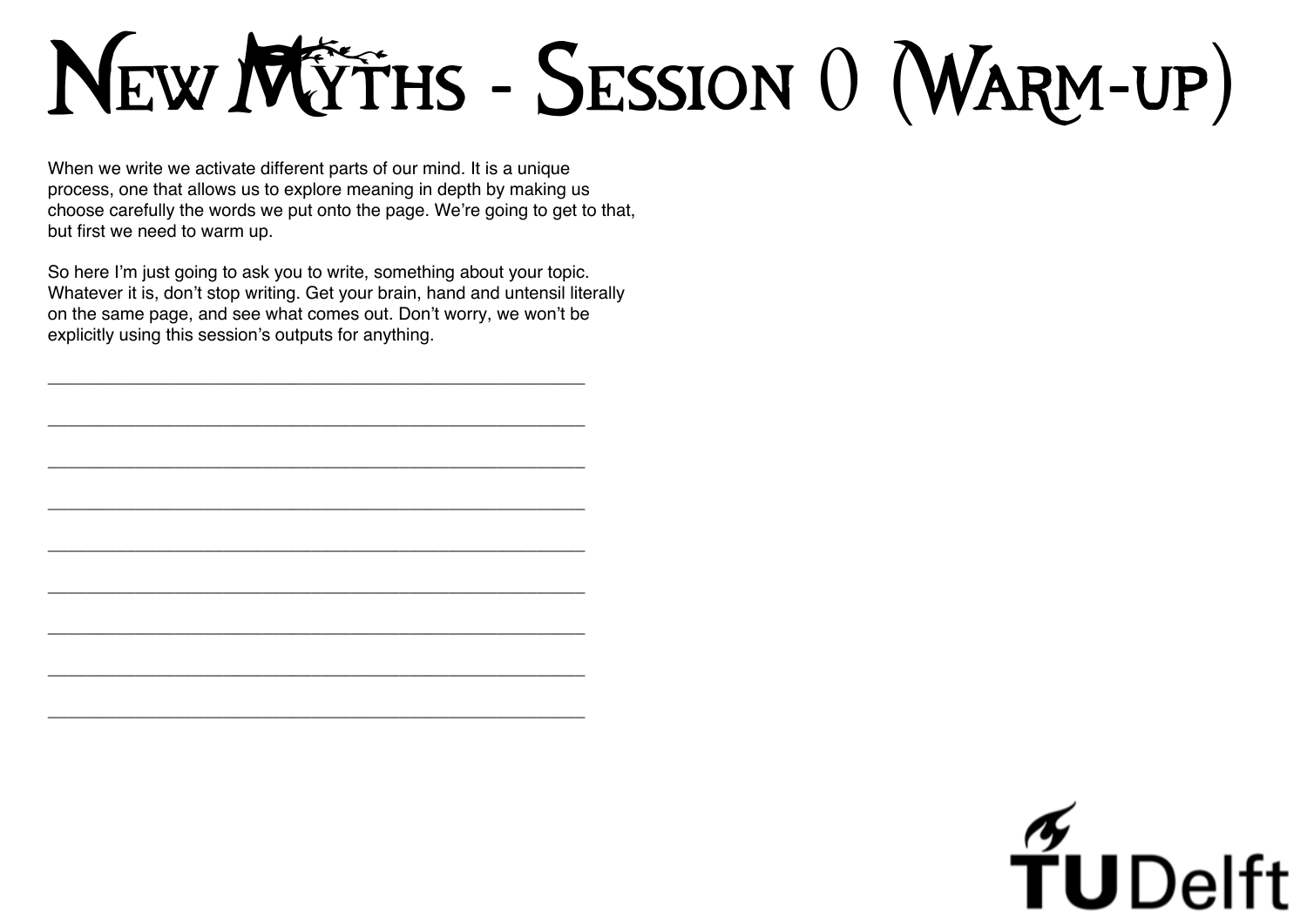### NEW MYTHS - SESSION I

Take one sentence about the tools we use. Remember that we may need to compromise or rethink our expressions to reach those who do not share our *lingua franca*. You can use the prompt to start your sentence or you may start with one of your own.

 **At TU Delft we \_\_\_\_\_\_\_\_\_\_\_\_\_\_\_\_\_\_\_\_\_\_\_\_\_\_\_\_\_\_\_\_\_\_\_\_\_\_\_\_**



 $\mathcal{L}^{\mathcal{L}}(x)$  and  $\mathcal{L}^{\mathcal{L}}(x)$  and  $\mathcal{L}^{\mathcal{L}}(x)$  are the set of the set of the set of  $x$ 



 **\_\_\_\_\_\_\_\_\_\_\_\_\_\_\_\_\_\_\_\_\_\_\_\_\_\_\_\_\_\_\_\_\_\_\_\_\_\_\_\_\_\_\_\_\_\_\_\_\_\_\_\_\_\_\_**

**\_\_\_\_\_\_\_\_\_\_\_\_\_\_\_\_\_\_\_\_\_\_\_\_\_\_\_\_\_\_\_\_\_\_\_\_\_\_\_\_\_\_\_\_\_\_\_\_\_\_\_\_\_\_\_**

**\_\_\_\_\_\_\_\_\_\_\_\_\_\_\_\_\_\_\_\_\_\_\_\_\_\_\_\_\_\_\_\_\_\_\_\_\_\_\_\_\_\_\_\_\_\_\_\_\_\_\_\_\_\_.**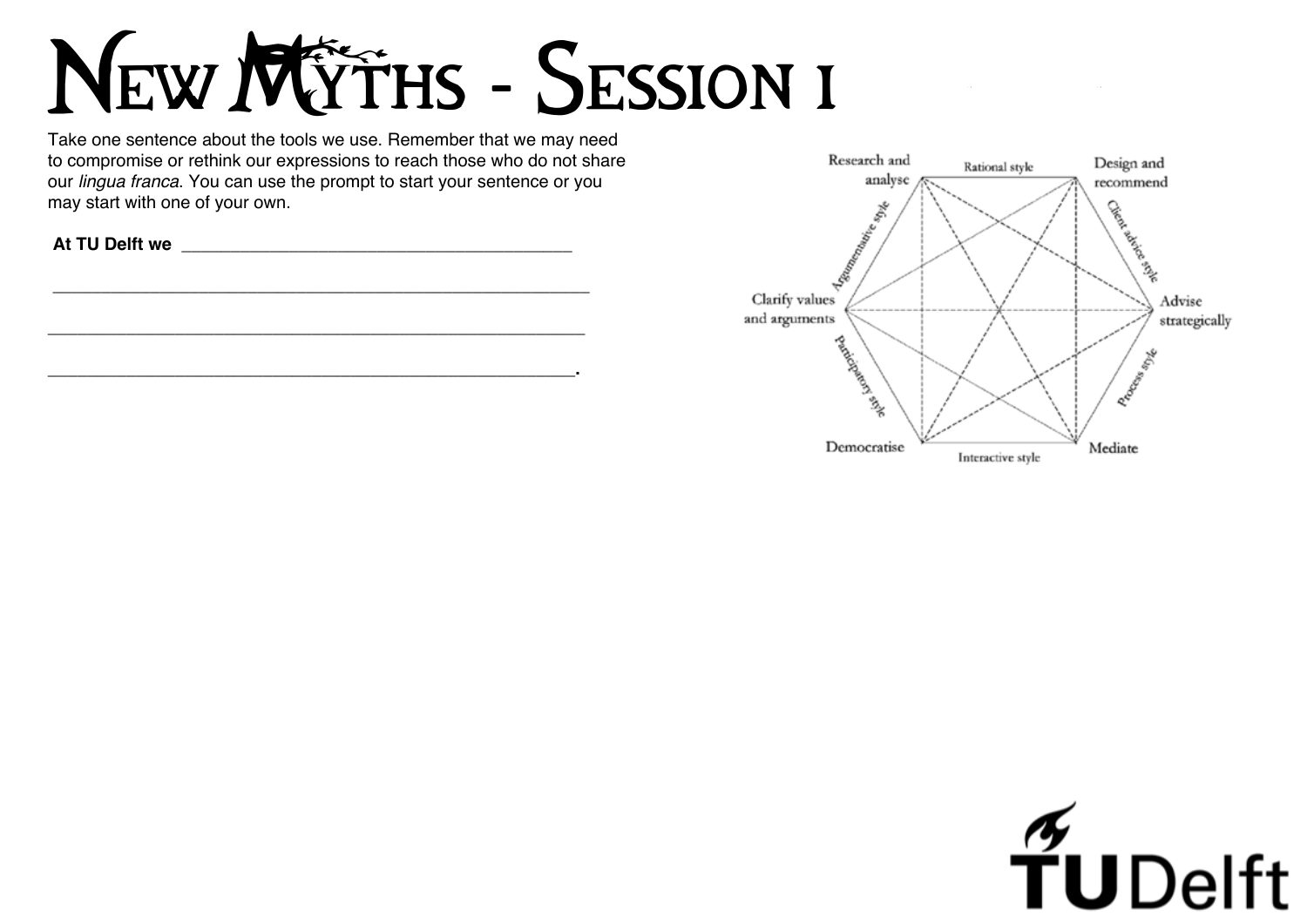## New MYTHS - SESSION II

Take a few minutes and explore different wayst to express your problem in the world and how you are adressing it with your work. Don't just write once and stop! Keep refining each word by reading it to each other until it's just right. Use all of the space, we will be writing a final "clean" version at the end.

Your sentence will follow the unspoken starting sentence of all policy analysis. **"There is a problem in the world." \_\_\_\_\_\_\_\_\_\_\_\_\_\_\_\_\_\_**

 **\_\_\_\_\_\_\_\_\_\_\_\_\_\_\_\_\_\_\_\_\_\_\_\_\_\_\_\_\_\_\_\_\_\_\_\_\_\_\_\_\_\_\_\_\_\_\_\_\_\_\_\_\_\_\_**

**\_\_\_\_\_\_\_\_\_\_\_\_\_\_\_\_\_\_\_\_\_\_\_\_\_\_\_\_\_\_\_\_\_\_\_\_\_\_\_\_\_\_\_\_\_\_\_\_\_\_\_\_\_\_\_**

**\_\_\_\_\_\_\_\_\_\_\_\_\_\_\_\_\_\_\_\_\_\_\_\_\_\_\_\_\_\_\_\_\_\_\_\_\_\_\_\_\_\_\_\_\_\_\_\_\_\_\_\_\_\_\_**



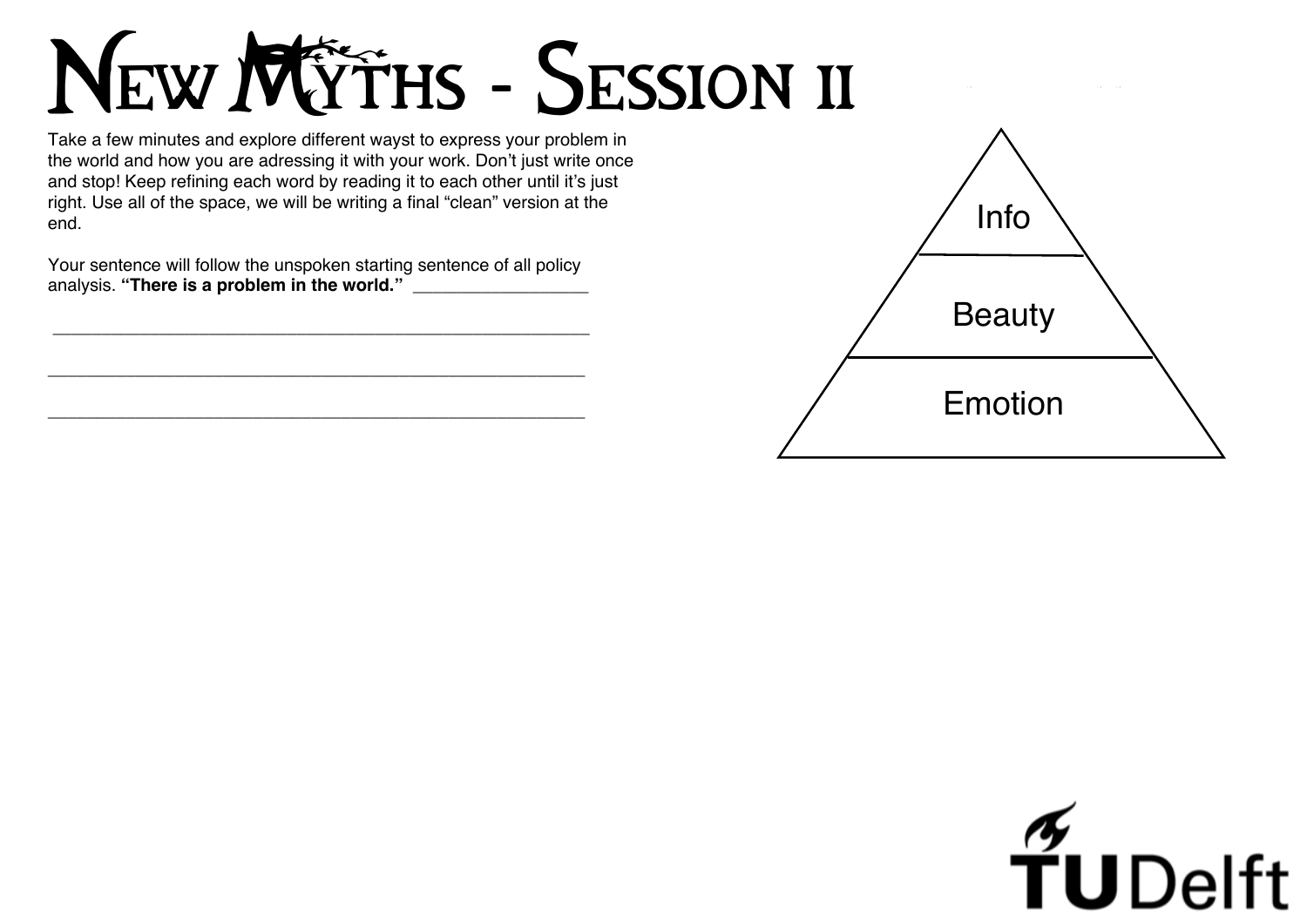## New MOTHS - SESSION III

Take time to craft one sentence about our role in society. Remember that we all wear many masks, and are constantly changing them as our role in life shifts. How do the masks you wear change the interactions with stakeholders? What is the mask you want them to remember most, and the one they might perceive instead?

| These tools help |  |
|------------------|--|
|                  |  |





1 I 1



**Hero** 



\_\_\_\_\_\_\_\_\_\_\_\_\_\_\_\_\_\_\_\_\_\_\_\_\_\_\_\_\_\_\_\_\_\_\_\_\_\_\_\_\_\_\_\_\_\_\_\_\_\_\_\_\_\_\_

\_\_\_\_\_\_\_\_\_\_\_\_\_\_\_\_\_\_\_\_\_\_\_\_\_\_\_\_\_\_\_\_\_\_\_\_\_\_\_\_\_\_\_\_\_\_\_\_\_\_\_\_\_\_\_\_

\_\_\_\_\_\_\_\_\_\_\_\_\_\_\_\_\_\_\_\_\_\_\_\_\_\_\_\_\_\_\_\_\_\_\_\_\_\_\_\_\_\_\_\_\_\_\_\_\_\_\_\_\_\_\_\_**.**

### Hero Herald Threshold Guardian



**Installation** 



### Mentor



### Shadow Trickster Shapeshifter

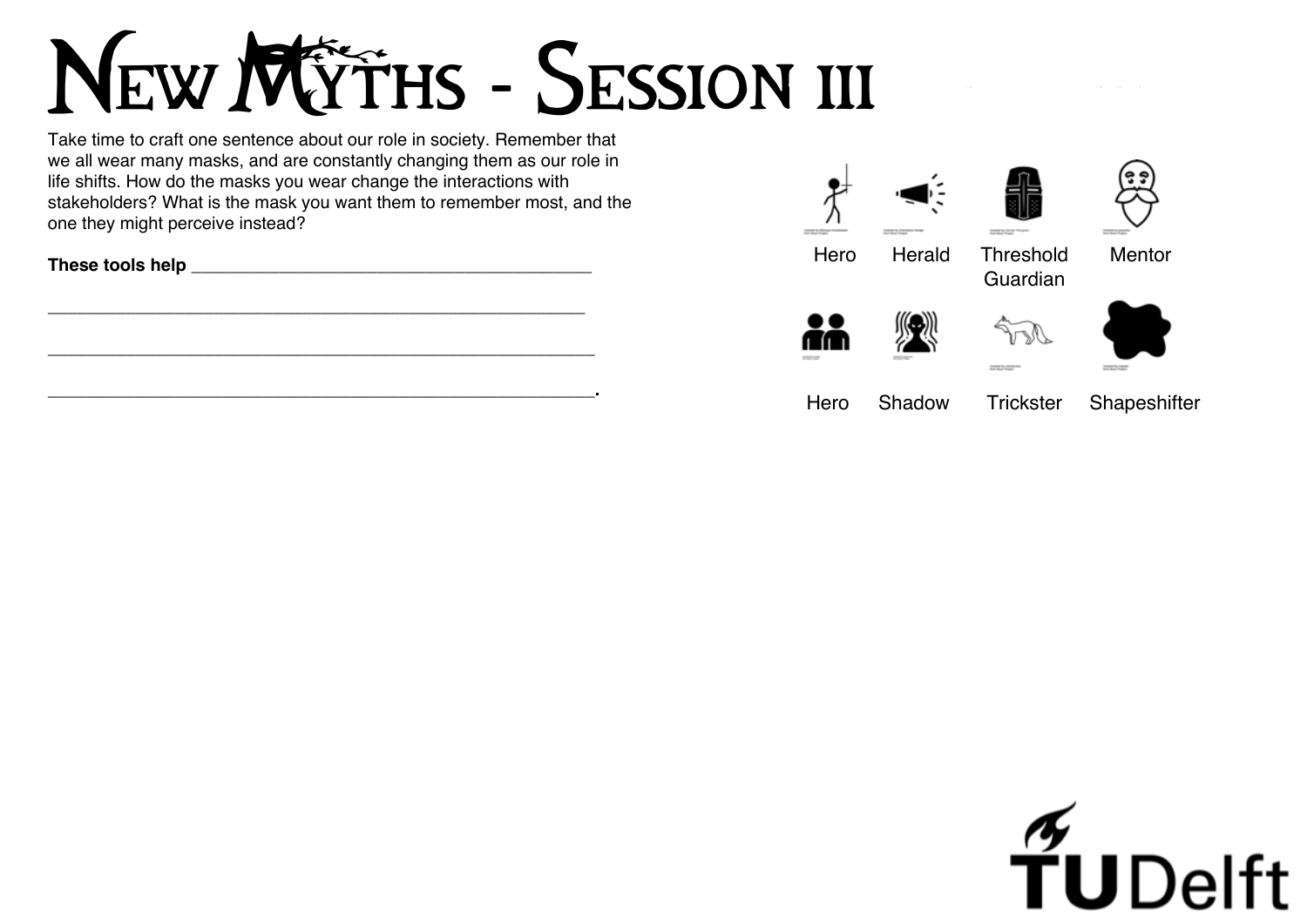## New MYTHS - SESSION IV

Take time with your team to write together one sentence about what changes in the worldd your work will require to be more successful. What are the fundamental lessons at the core of your work? Or what might a future designed with your ideas in mind look like? What are the fundamental differences between now and the imagined tomorrow.

\_\_\_\_\_\_\_\_\_\_\_\_\_\_\_\_\_\_\_\_\_\_\_\_\_\_\_\_\_\_\_\_\_\_\_\_\_\_\_\_\_\_\_\_\_\_\_\_\_\_\_\_\_\_\_\_\_\_\_

\_\_\_\_\_\_\_\_\_\_\_\_\_\_\_\_\_\_\_\_\_\_\_\_\_\_\_\_\_\_\_\_\_\_\_\_\_\_\_\_\_\_\_\_\_\_\_\_\_\_\_\_\_\_\_\_\_\_\_

\_\_\_\_\_\_\_\_\_\_\_\_\_\_\_\_\_\_\_\_\_\_\_\_\_\_\_\_\_\_\_\_\_\_\_\_\_\_\_\_\_\_\_\_\_\_\_\_\_\_\_\_\_\_\_\_\_\_\_

\_\_\_\_\_\_\_\_\_\_\_\_\_\_\_\_\_\_\_\_\_\_\_\_\_\_\_\_\_\_\_\_\_\_\_\_\_\_\_\_\_\_\_\_\_\_\_\_\_\_\_\_\_\_\_\_\_\_**.**

# $\frac{1}{2}$ UDelft